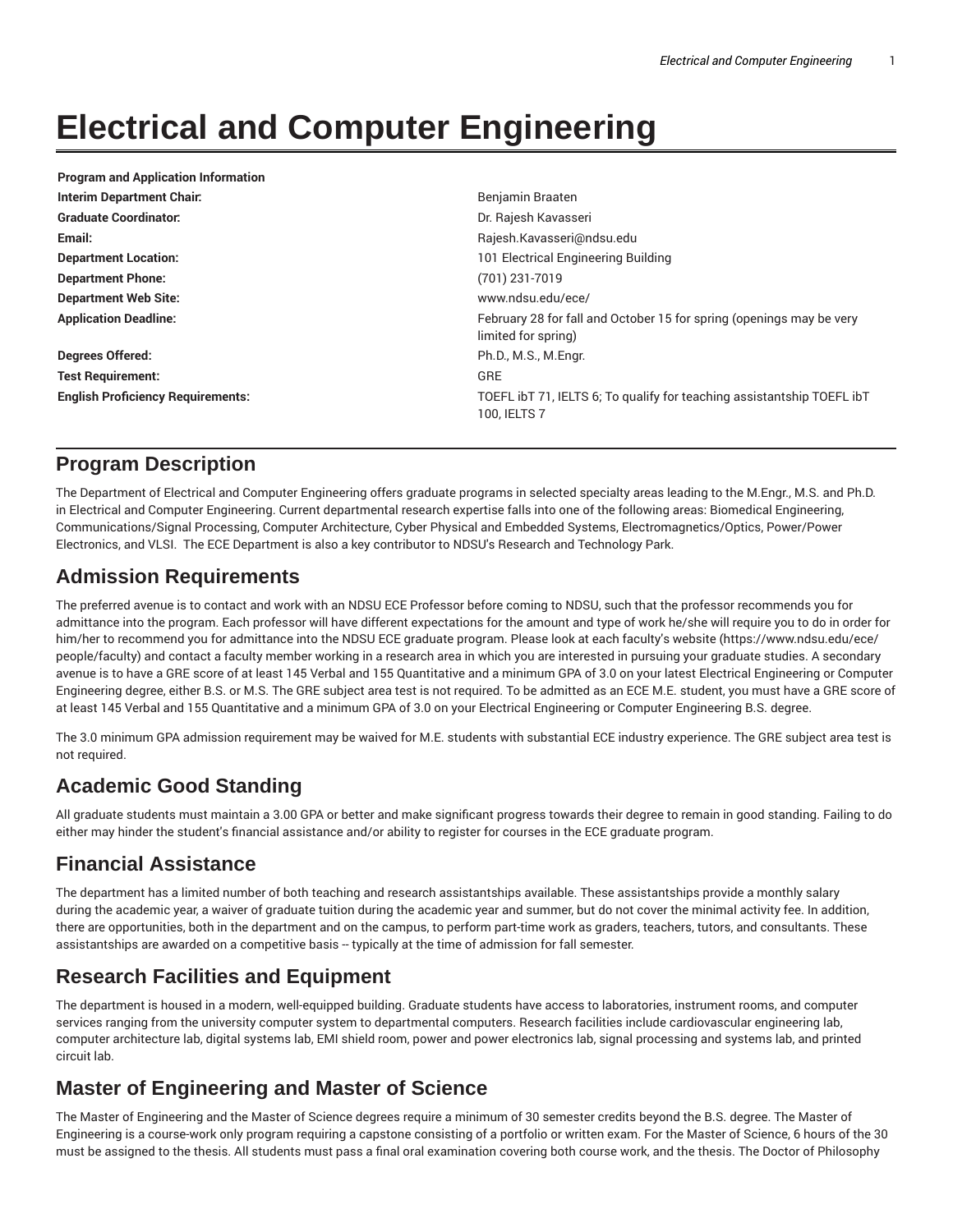degree requires a minimum of 90 credits beyond the baccalaureate with an overall GPA of 3.0 or higher. Of these 90 credits, a minimum of 36 credits of graduate-level coursework and a minimum of 30 credits of dissertation are required, including ECE 702: Advanced Research Topics, 1 credit.

#### **Benjamin Braaten, Ph.D.**

North Dakota State University, 2009 Research Interests: Applied Electromagnetics, Electromagnetic Compatibility and Signal Integrity

#### **Dong Cao, Ph.D.**

#### Michigan State University, 2012

Research Interests: Power Electronics and High Power Electrical Motor Drives, Renewable Energy Systems Grid-Integration and Standalone Operation, Power Management For Smart Grid, Transportation Electrification/Hybrid Electric Vehicle, Microgrid/Distributed Generation Source, Wide-Band Gap Device

#### **Nilanjan Ray Chaudhuri, Ph.D.**

Imperial College, 2011

Research Interests: Power System Dynamics and Control, Wide-Area Monitoring Systems, Application Of Power Electronics In Power Systems, Online System Identification, FACTS, HVDC, Renewable Energy Systems, Distributed Energy, Demand Side Response

## **Debasis Dawn, Ph.D.**

# Tohoku University, 1993

Research Interests: Microelectronics/Microsystems, Radio Frequency Integrated Circuits (RFIC) Silicob (CMOS/SiGe), Ics for radar, sensors

**Daniel L. Ewert, Ph.D.** University of North Dakota, 1989 Research Interests: Biomedical Engineering

**Jacob Glower, Ph.D.** The Ohio State University, 1988 Research Interests: Control Systems, Digital Systems

#### **Na Gong, Ph.D.**

University of Buffalo, SUNY, 2013 Research Interests: VLSI, Computer Architecture, and EDA

## **Roger Green, Ph.D.**

University of Wyoming, 1998 Research Interests: Signal Processing, Array Processing, Time-frequency Analysis

**Sanjay Karmakar, Ph.D.** University of Colorado, Boulder 2012 Research Interests: Wireless Communications, Information Theory, Coding for MIMO Systems

**Rajesh G. Kavasseri, Ph.D.**

Washington State University, 2002 Research Interests: Power Systems, Nonlinear Dynamics, Renewable Energy resources

## **Samee U. Khan, Ph.D.**

University of Texas-Arlington, 2007 Research Interests: Optimization, Robustness, and Security Of: Cloud, Grid, Cluster and Big Data Computing, Social Networks, Wired and Wireless Networks, Power Systems, Smart Grids, and Optical Networks.

## **Ivan T. Lima Jr., Ph.D.**

University of Maryland, Baltimore County, 2003 Research Interests: Photonics

# **Dharmakeerthi Nawarathna, Ph.D.**

## University of Houston, 2005

Research Interests: Lab-on-a-chip Technologies, Single-cell Genomics, Nanobio-engineering, Tissue Engineering, Novel Imaging Techniques for Biology and Computational Simulations.

**David A. Rogers, Ph.D.** University of Washington, 1971 Research Interests: Microwave Engineering, Electromagnetics, Fiber Optics

**Mark Schroeder, Ph.D.**

University of Texas, Austin, 1999